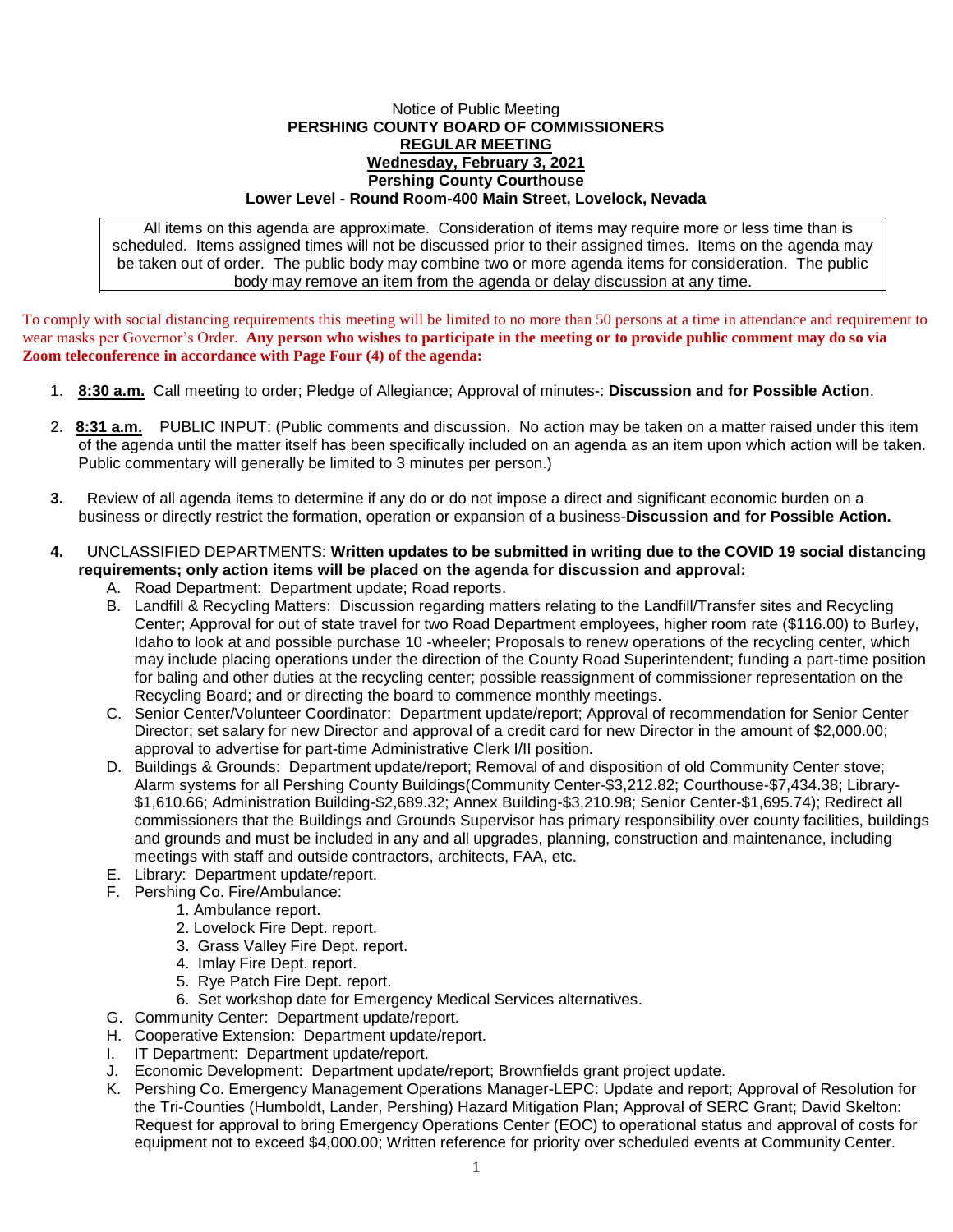- L. Public Defender: Department update/report.
- M. Code Enforcement: Update on matters relating to Code Enforcement.
- **5.** ELECTED DEPARTMENTS: **Written updates to be submitted in writing due to the COVID 19 social distancing requirements; only action items will be placed on the agenda for discussion and approval.**
	- A. Lacey Donaldson, Clerk-Treasurer: Department update/report; Approval of corrections/changes to the Tax Roll.
	- B. Rene Childs, Auditor-Recorder: Department update/report; Schedule Budget Workshops for mid-March 2021.
	- C. Laureen Basso-Cerini, Assessor: Department update/report; Approval to advertise Administrative Clerk 1/II position due to employee resignation effective March 31, 2021; Request to increase Land Reappraisal Assessment Account 001-014-52165-000 between \$2,250.00 to \$3,000.00.
	- D. Bryce Shields, District Attorney: Department update/report; Intrastate Interlocal Contract between Pubic Agencies-Nevada Department of Health and Human Services Division of Welfare and Supportive Services and Pershing County District Attorney, Child Support Division for FY7-1-2021 to 6-30-25 term.
	- E. Karen Stephens, Justice Court: Department update/report.
	- F. Jerry Allen, Sheriff: Update/report on matters relating to the Pershing County Sheriff's Office; approval to hire a Dispatcher to train to fill an upcoming vacancy due to employee retirement.
- 6. Update on progress of site location, design, funding, amenities and construction of future Law Enforcement Center-**Discussion and for Possible Action**.
- 7. 11th Judicial District Youth and Family Services: Approval of Interlocal Contract for Temporary housing of Pershing County Juveniles at the Churchill County Juvenile Justice Center, Teurman Hall-**Discussion and for Possible Action**.
- 8. Proclamations and Awards: **Discussion and for Possible Action** (The Pershing County Board of Commissioners may make a Proclamation or present a service or other award on behalf of the County).
- 9. Derby Field Airport: Update on matters relating to the Derby Field Airport.
- 10. TV Advisory Board/Toulon Peak: Approval of License Agreement for Placement of Telecommunication Devices-**Discussion and for Possible Action**.
- **11.** Board Appointments/Resignations: CNRWA; Lovelock Valley Weed District; Airport Advisory Board; Cemetery Board; Museum Board; Economic Development/Community Center Advisory Board; Volunteer Advisory Board-**Discussion and for Possible Action.**
- 12. **10:00 a.m.** PLANNING & BUILDING DEPARTMENT/IMLAY WATER SYSTEM MATTERS: Update on matters relating to the department-**Discussion and for Possible Action**.
- **13.** Approval of Pershing County Commission's Resolution on Emergency Powers of the Governor of Nevada, Resolution No. 21-0201, a Resolution in support of the local economy, businesses, Schools, and places of worship impacted by COVID-19 Restrictions including requests for a reduction of said restrictions to protect local citizens-**Discussion and for Possible Action.**
- 14. Community Development Block Grant Coronavirus Funds Grant Agreement (CDBG-CV) Round 2 for Pershing County in the amount of \$39,774.00-**Discussion and for Possible Action**.
- 15. CARES FUNDING: Update/Approval of expenditures; Update from Emergency Management relating to the COVID-19; 1) Continuation of compensation for Emergency Operations Manager (Sean Burke) to handle COVID-19 tracking requirements, supplies, meetings, immunization & Pershing County's coordinated response to COVID-19 working with State and local agencies, etc.: January 1, to June 30, 2021 (6 months @ \$750 - \$4,500.00); 2) Continuation of compensation for County Health Officer (Dr. Kamin VanGuilder) for responding to COVID-19, testing, tracking, meetings, immunizations & coordinating Pershing County's response to COVID-19 working with state and local agencies, etc. (January 1 to June 30, 2021 (6 months  $\textcircled{g}$  \$500.00 = \$3,000.00); 3) Compensation for Deputy County Health Officer (Tyson McBride, PA) for assisting in the COVID-19 response as directed by Dr. Kamin VanGuilder (January 1 to June 30, 2021: 6 months @ \$200.00 = \$1,200.00); Approval of funds for boxed lunches for volunteers working giving COVID Immunizations at the PODs to be held at the Pershing County Community Center not to exceed \$1,500.00; Acknowledgement of the Red Cross Memorandum of Understanding with the Church of Latter Day Saints for community disaster response; **Discussion and for Possible Action.**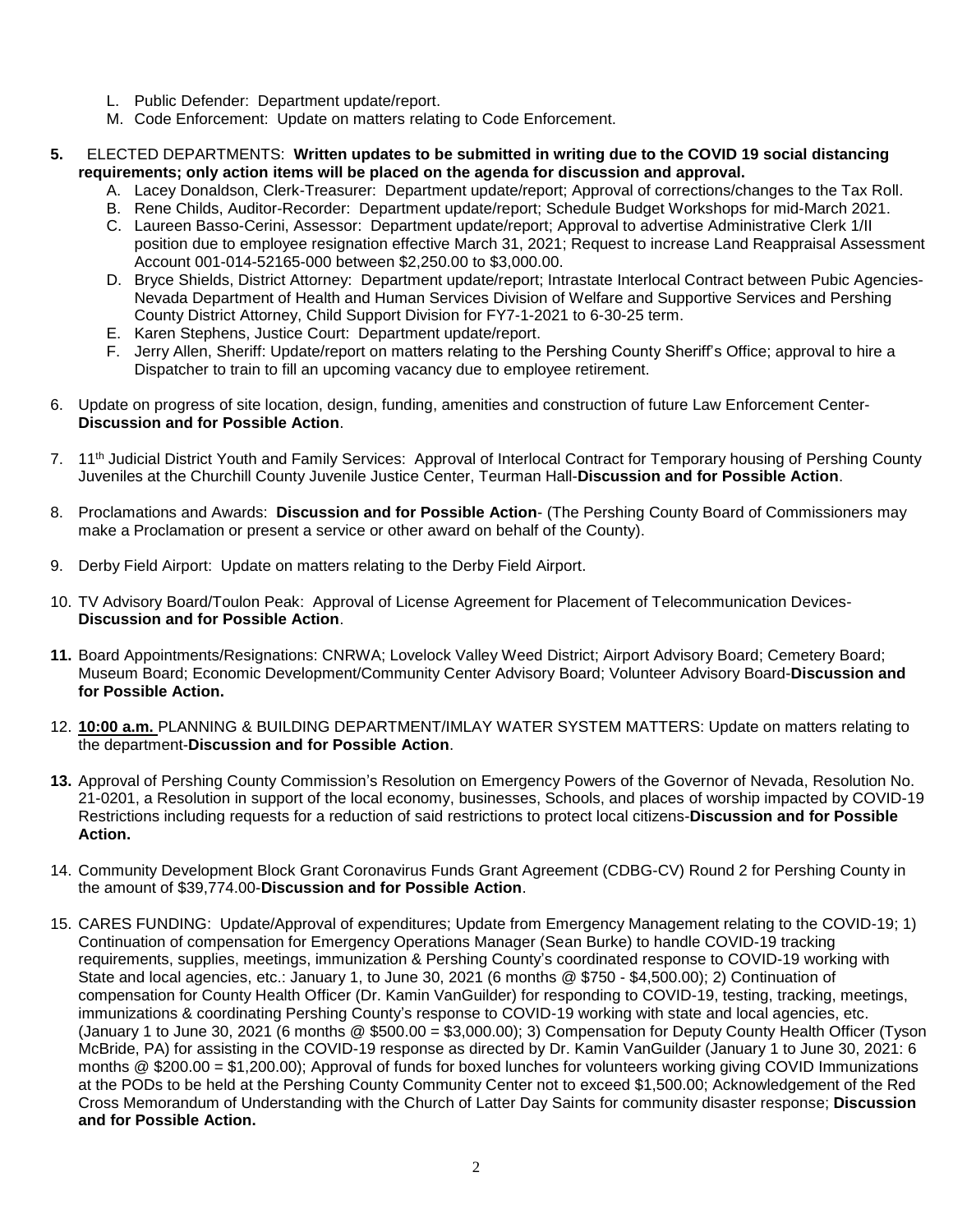- 16. Litigation Meeting.
- 17. **Discussion and possible action** on seeking a negotiated lease/hold relationship with those holding over at the Windmill property or filing a three (3) day Notice to Quit following sale per NRS 40.255 and proceeding with the formal removal option.
- 18. Report from Legal Counsel.
- 19. Report from Administrative Assistant/HR Rep.-County Commissioner's Office; Schedule date for Joint City-County Meeting-**Discussion and for Possible Action.**
- 20. Items for future agendas-**Discussion and for Possible Action.**
- 21. Correspondence.
- 22. Matters of the Board for Discussion.

Board Member reports. Board Liaison reports. (Nevada Works, Safety, Hospital Board, Emergency Management, Cemetery, Recreation Board, WNDD, Pe. Co. Economic Dev./, Community Center, Airport Advisory Board; Museum Advisory Board, Library Board, Senior Center Advisory Board, Central Nevada Water Authority, Planning Board, Broadband Advisory Board, 911 Committee, Solid Waste Management Recycling Advisory Board, Pe. Co. Volunteer Advisory Board, T. V. Board, Frontier Coalition, Humboldt River Water Basin Authority.)

- 23. PUBLIC INPUT: (Public comments and discussion. No action may be taken on a matter raised under this item of the agenda until the matter itself has been specifically included on an agenda as an item upon which action will be taken. Public commentary will generally be limited to 3 minutes per person.)
- 24. Approval of Vouchers- **Discussion and for Possible Action**.

Recess meeting until 1:00 p.m.

- 25. **1:00 p.m.** Approval to go into a Closed Personnel session pursuant to NRS 241.030 (1) and NRS 241.020 (c) (4) **Discussion and for possible action.**
- 26. Closed Personnel Session under NRS 241.030(1): Discussion to consider the character, alleged misconduct, professional competence or physical or mental health of Dixie McKay, Pershing County Community Center Director pursuant to NRS 241.020 (c) (4).
- 27. Adjourn Closed Session.
- 28. **Discussion and possible action** regarding administrative action up to and including termination of Dixie McKay, Pershing County Community Center Director.
- 29. PUBLIC INPUT: (Public comments and discussion. No action may be taken on a matter raised under this item of the agenda until the matter itself has been specifically included on an agenda as an item upon which action will be taken. Public commentary will generally be limited to 5 minutes per person.)
	- **NOTICE:** The County Commission may by law receive information from legal counsel regarding potential or existing litigation involving a matter over which the County Commission has supervision, control, jurisdiction or advisory power, and such gathering does not constitute a meeting of the County Commission pursuant to Nevada Revised Statutes **241.015.**